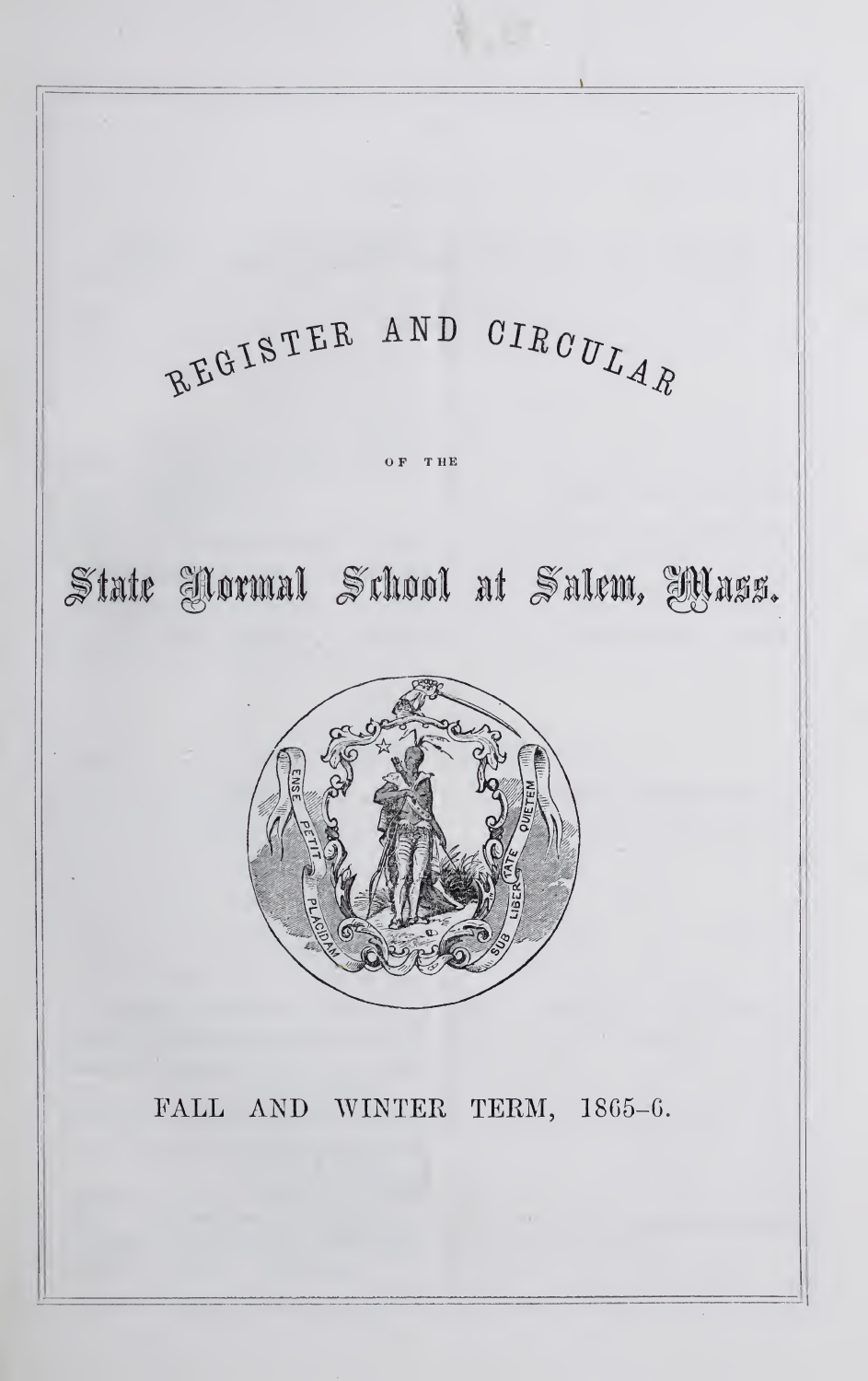# Register for the Fall and Winter Term, 1865-6,

BOARD OF EDUCATIOX.

 $C^{\infty}$ 

THE GOVERNOR OF THE COMMONWEALTH. THE LIEUTENANT GOVERNOR. JOHN D. PHILBRICK, Boston. DAVID H. MASON, Newton Centre. JAMES F. CLARKE, West Roxbury. JOHN P. MARSHALL, Somerville. ABNER J. PHIPPS, LOWELL. WILLIAM RICE, Springfield.

EMORY WASHBURN, Cambridge. SAMUEL T. SEELYE, Easthampton.

JOSEPH WHITE, Secretary. SAMUEL C. JACKSON, Assistant Secretary. George B. Emerson, Treasurer. Birdsev G. Northrop, Agent.

## BOARD OF VISITORS.

JOHN P. MARSHALL, Somerville. Abner J. Phipps, Lowell.

Joseph White, Williamstown, George B. Emerson, Bostun.

## INSTRUCTORS.

DANIEL B. HAGAR, Principal. Ellen M. Dodge. MARY E. WEEB. Caroline J. Cole. MARY E. GODDEN. MARY N. PLUMER. Ellen A. Chandler. MARY E. NASH. Isabel C. Tenney.

0. B. Brown, Teacher of Music. WILLIAM RUSSELL, Instructor in Elocution. BIRDSEY G. NORTHROP, Lecturer on Mental Philosophy. James C. Sharp, Lecturer on Chemistry. WILLIAM P. ATKINSON, Lecturer on En-

glish Literature. Frances S. Cooke, Lecturer on Anatomy, Physiology, and Health.

FREDERIC W. PUTNAM, Lecturer on Zoology.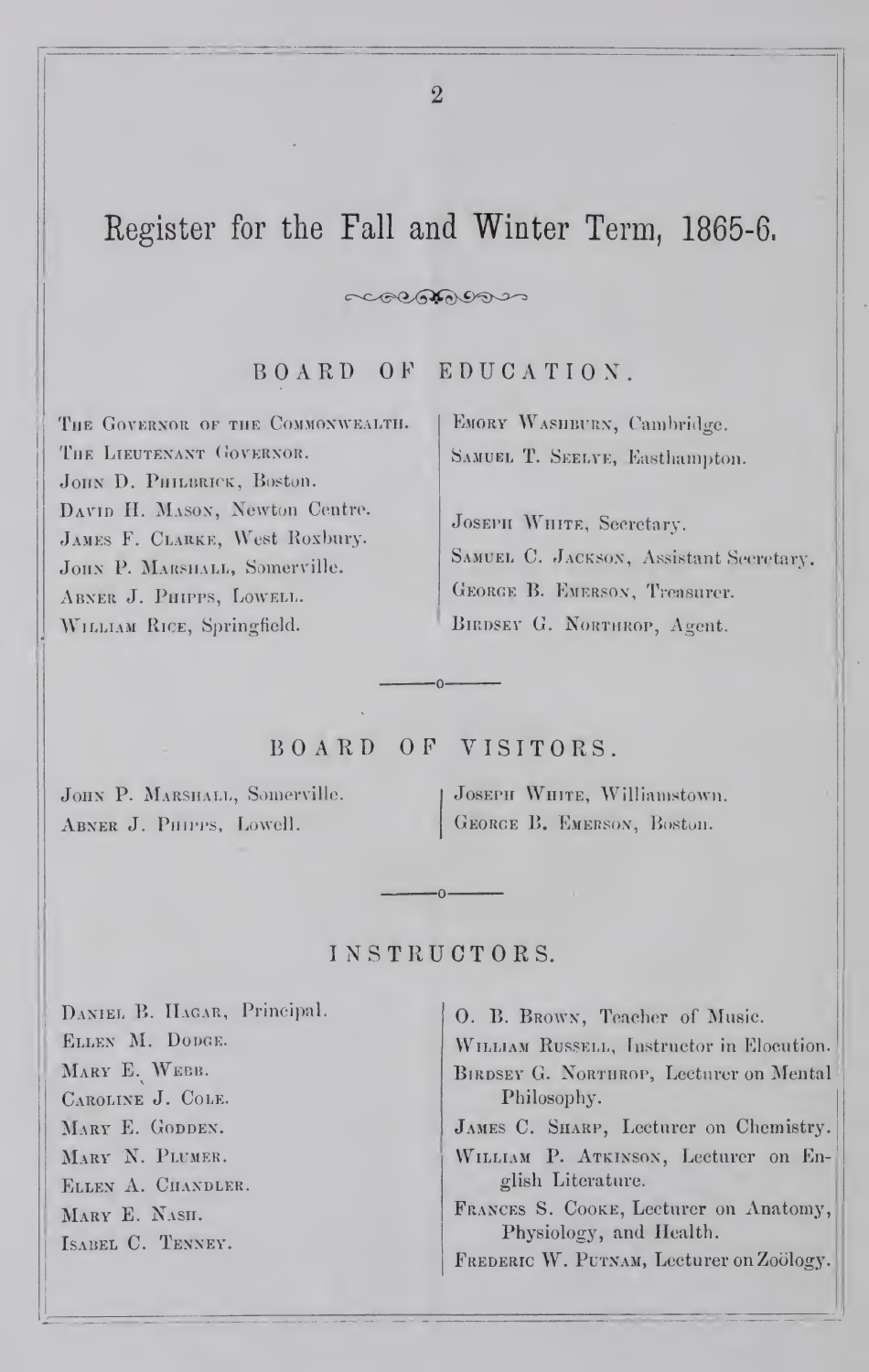## STUDENTS.

# Advanced Class.

| Marzette II. Coburn, Dracut.           | Adelia Lane, Lanesville, Gloucester.   |
|----------------------------------------|----------------------------------------|
| Sophia O. Driver, Salem.               | Julia Packard, West Auburn, Me.        |
| Mary E. Gilbert, Hinsdale.             | Mary J. Parker, Annisquam, Gloucester. |
| Lucy M. James, Deerfield Centre, N. H. |                                        |

# Class A.

| Martha E. Abbott, North Reading.       | Julia A. Goodwin, Boston.           |
|----------------------------------------|-------------------------------------|
| Lucy E. Bacheller, Lynn.               | Martha A. Lakeman, Hallowell, Me.   |
| Mary A. Bryant, Stoneham.              | Julitta E. Prescott, South Danvers. |
| Rosanna A. Burnham, Essex.             | Imogene A Rowe, Stoneham.           |
| Eleanor M. Butler, Bedford.            | Ellen P. Sibley, Salem.             |
| Isabel M. Emilio, Salem.               | Harriet J. West, Lynn.              |
| Margaret B. Fitz, Salem.               | Ellen Wonson, Gloucester.<br>15.    |
| Charlotte Goding, North Livermore, Me. |                                     |

# Class B.

| Caroline E. Boyden, Oxford.         | Abbie F. Nye, Sandwich.                |
|-------------------------------------|----------------------------------------|
| Eveline Conant, Wenham.             | Caroline M. Osborne, South Danvers.    |
| Charlotte E. Draper, Salem.         | Mary U. Parker, North Reading.         |
| Abby D. Esty, Middleton.            | Emma F. Peabody, Danvers Plains.       |
| Sarah C. Gilbert, Swampscott.       | Amanda W. Peirce, Weston.              |
| Susan M. Glover, Salem.             | Sarah A. Phelps, Middleton.            |
| Helen M. Graves, Marblehead.        | Emma E. Purington, South Reading.      |
| Williamine S. Green, Stoneham.      | Mary R. Southgate, Taunton.            |
| Luey L. Holden, West Concord, N. H. | Mary J. W. Stone, Swampscott.          |
| Ellen R. Hull, Milbury.             | Helen Tineker, Boston.                 |
| Mary F. Kittredge, South Danvers.   | Adeline E. Wallis, Hamilton.           |
| Mary A. Lovering, Lynn.             | Emma J. Webb, Salem.                   |
| Esther L. Merriam, North Tewksbury. | Helen Willson, Como, Ill.              |
| Marion G. Newhall, Lynn.            | Mary E. Winslow, Hallowell, Me.<br>28. |
|                                     |                                        |

# Class C.

| Lucy J. Bacon, Boston.          | Caroline A. Beckett, South Danvers. |
|---------------------------------|-------------------------------------|
| Emma R. G. Barr, Danvers.       | Margaret L. Clark, Salem.           |
| Sarah W. Barrows, North Easton. | Florence M. Cooper, Newburyport.    |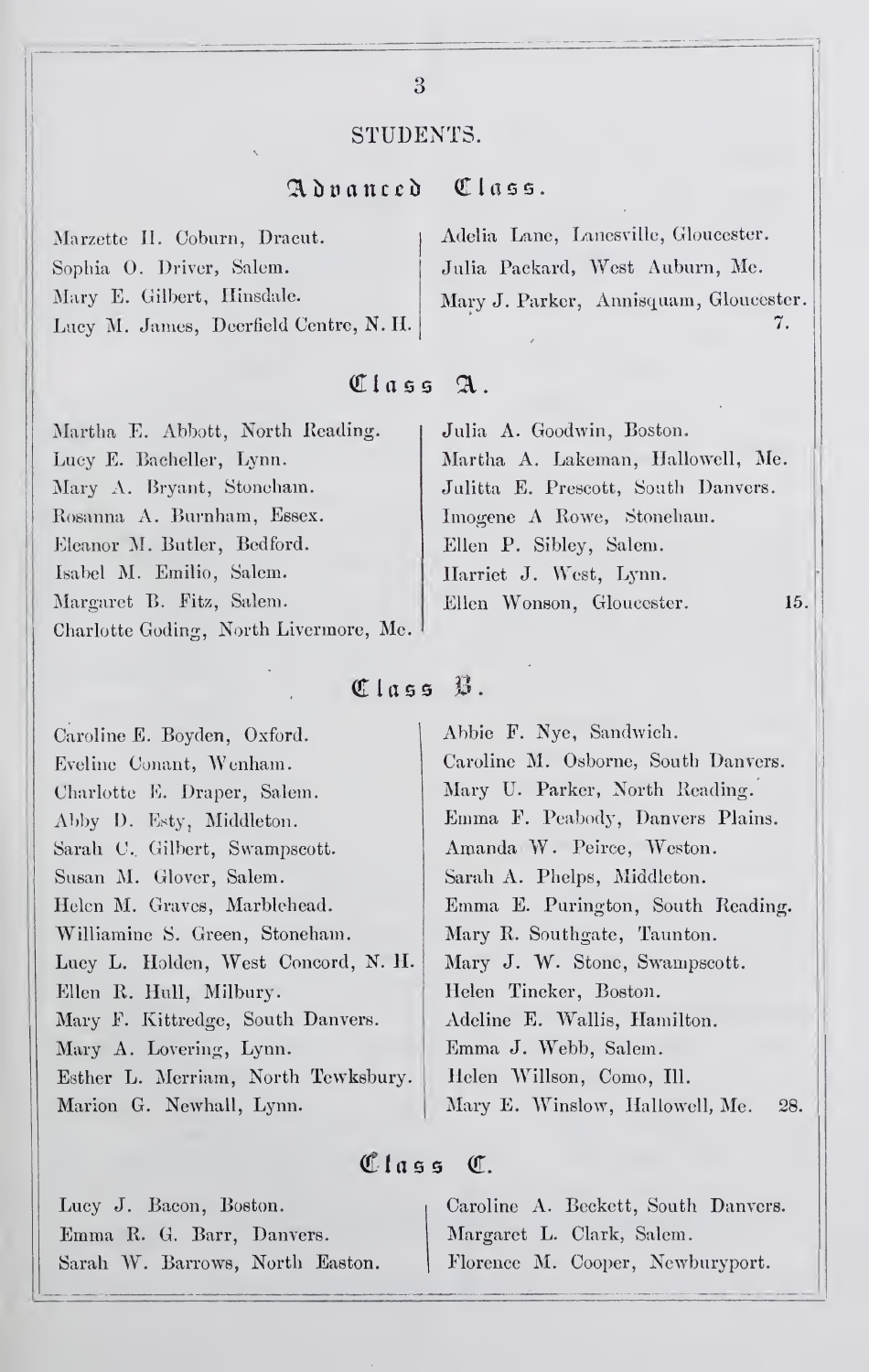Harrietta C. Critehett, Lowell. Priscilla L. Cutts, Lynn. Susan A. Dutton, Acton. Charlotte M. Echols, Salem. Caroline A. Frost, Marblehead. Caroline A. Fuller, Salem. Caroline P. Graves, Salem. Susan Hall, Dennis. Martha B. Hitchings, Lynn. Alice E. Holden, Swampscott. Mary J. Lefavour, Marblehead. Georgiana Lewis, Salem.

Linclla Lewis, Salem. Julia M. Mann, Salem. Nerissa J. McLoud, Boston. Eliza A. Mclzcard, Salem. Olivia S. Muir, Weston. Mary J. Pickering, Salem. Margaret A. Richards, Rockville, Medway. Mary J. Spear, Lynn. Catharine D. Stone, Salem. Sarah E. Thomas, New Bedford. Laura 1. Whittredge, North Reading. Sarah L. Woodberry, Beverly. 30.

## Class D.

Emma A. Adams, Lynn. Lucy E. Adams, Marblehead. Elvira L. Austin, Ellsworth, Me. Isabella M. A. Bain, London, Eng. Emily C. Binney, Amesbury. Ann M. Bowen, Lowell. Mary C. Bowler, Marblehead. Ilattie B. Clough, Gloucester. Catharine F. Corner, Marblehead. Sarah S. Davis, Salem. Annie H. Dolliver, Gloucester. Mary Dunn, Salem. Ida M. Eliot, New Bedford. Mary R. Eliot, New Bedford. Julia A. C. Fessenden, Sandwich. Abbie Glidden, Danvers. Sarah P. Hamilton, South Danvers. Harriet E. Hammond, Nahant. Sarah E. Johnson, Nahant. Susan F. Johnson, Nahant. Hannahetta Kimball, Salem. Ilonora Lane, Gloucester.

Caroline E. Libby, Gray, Me. Annie Liffen, Beverly. Matilda F. Littlefield, Lawrence. Harriet L. Martin, Salem. Elizabeth A. B. Merriam, No. Tewksbury. Helen M. Miner, Salem. Sarah B. Morton, Plymouth. Mary E. O'Donnell, Salem. Elizabeth Osgood, Cohasset. Esther R. Perkins, Lynnfield. Elizabeth R. Preston, South Reading. Edna B. Richards, Rowley. Helen- A. Rogers, Lynn. Jane H. Sanger, Lynn. Adelaide L. Sargeant, Lowell. Mary 0. Shepherd, Gloucester. A. Viola Spinney, Unity, Me. Annie B. Stephens, Philadelphia, Pa. Ida Tappan, Gloucester. Ella P. Thompson, Durham, N. II. Olivia Tolman, Tewksbury. Ellen A. Turnbull, South Reading. 44.

Number of Students in attendance during the term . . . . 124.

 $\overline{4}$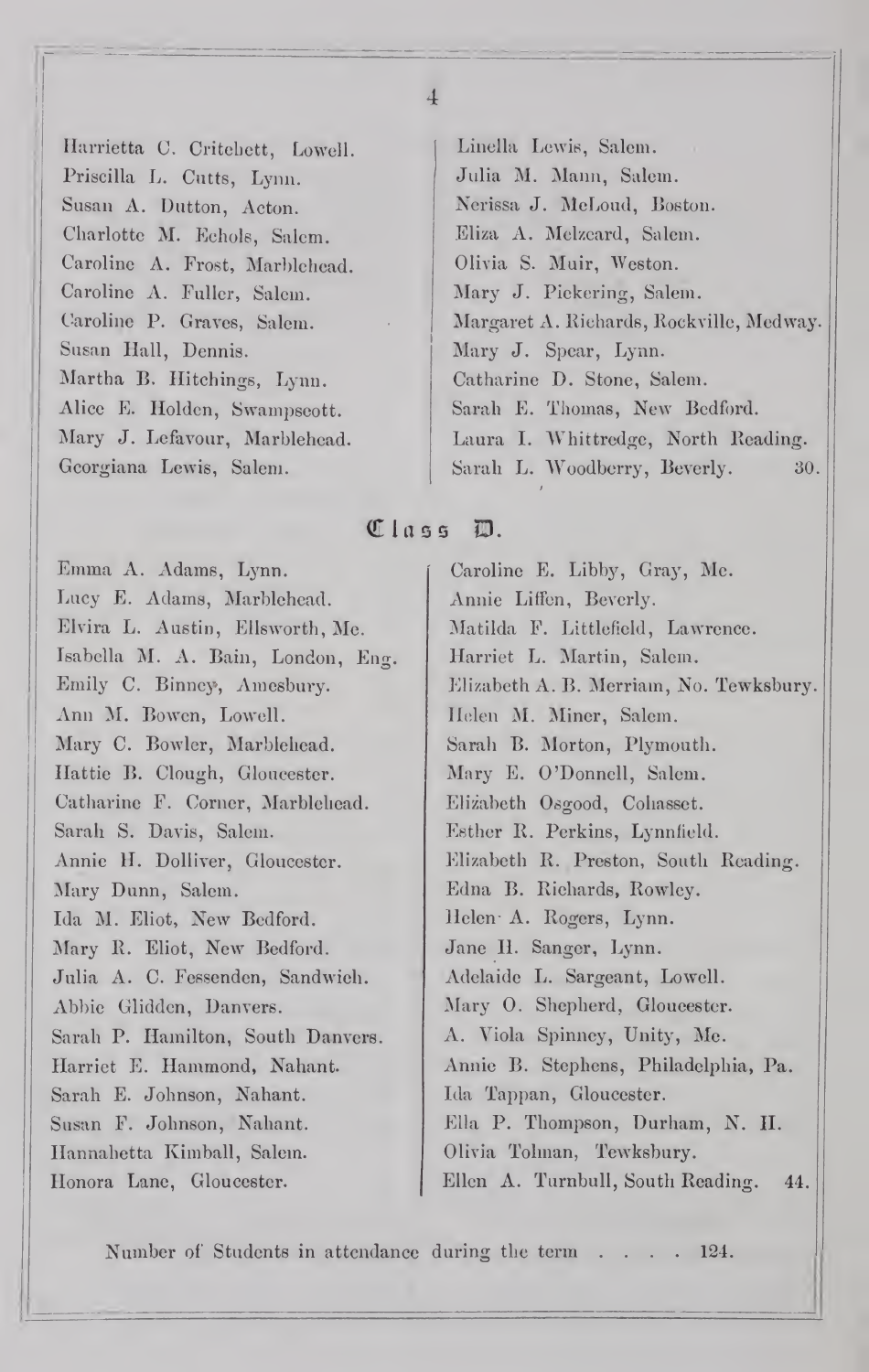# STATE NORMAL SCHOOL....SALEM, MASS.

 $\overline{5}$ 

THIS INSTITUTION was established by the Commonwealth of Massachusetts, with the liberal co-operation of the City of Salem and the Eastern Railroad Company, for the direct preparation of Female Teachers to instruct in the Common and High Schools re quired by law. It is under the charge of the State Board of Education, and of a special Board of Visitors. During the period that has elapsed since the reception of the first Class, in September, 1854, nine hundred and twenty Ladies have been members of the School; and of these, three hundred and eighty-three have received diplomas, upon the honorable completion of the prescribed course of study.

#### School Year and Terms.

The School Year is divided into two Terms, commencing the last Wednesday in February and the first Wednesday in September,—each containing twenty weeks of study, with a week's recess near the middle of the term.

The present term will close on Wednesday, January 31st, with Public Exercises of Examination and Graduaiion, commencing at 9 o'clock, A. M.

## $\mathfrak{A}$  d  $m$ i ssion.

Candidates for admission must be at least sixteen years of age; must present a satisfactory certificate of good moral character; must declare their full intention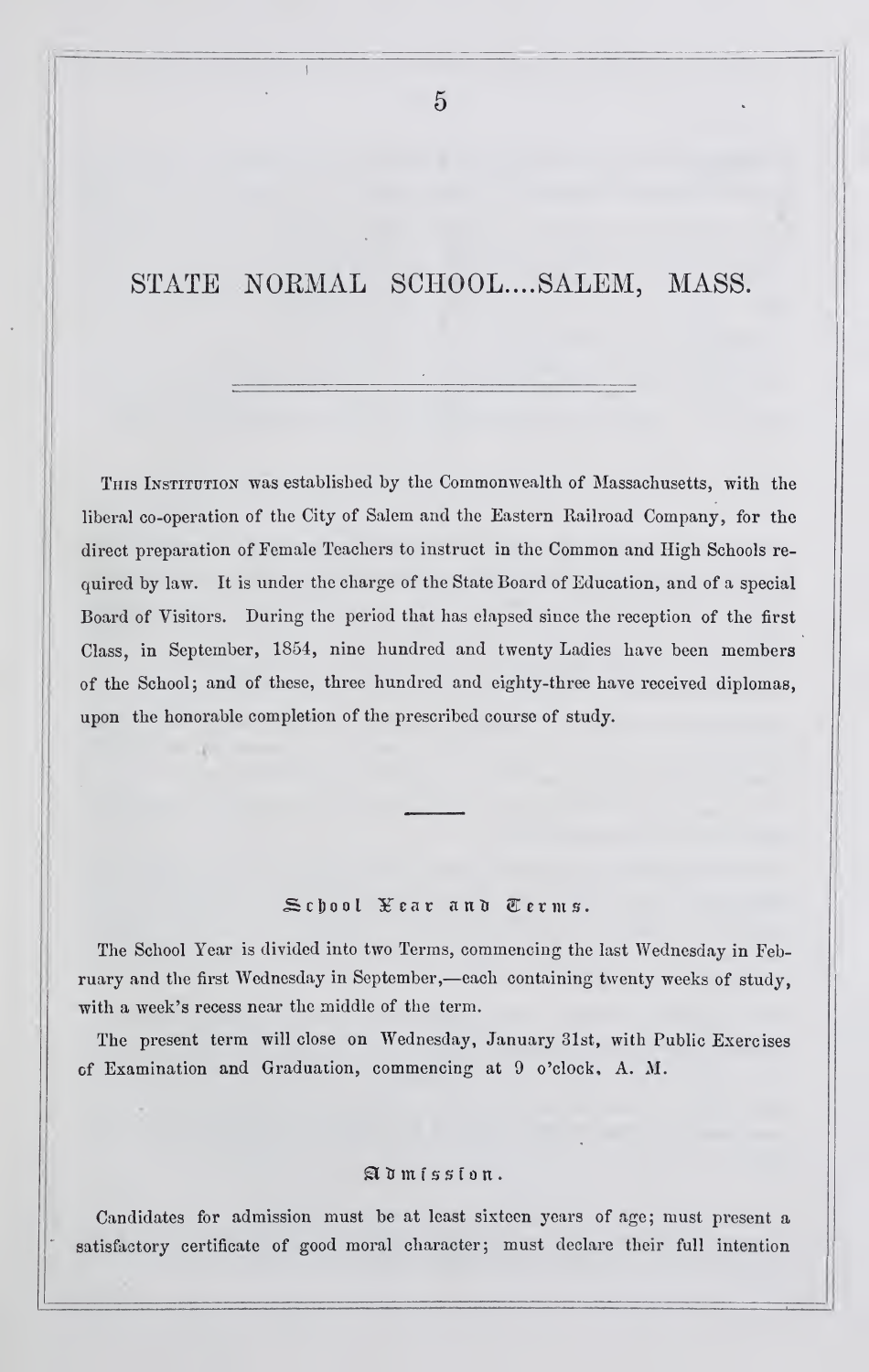of faithfully observing the regulationa of the School during their connection with it, and of afterwards teaching in the public schools of Massachusetts;\* and must pass a satisfactory examination in Reading, Spelling, Defining, Writing, Arithmetic, English Grammar, Geography, the History of the United States, and Algebra (through Equations of the First Degree with one unknown quantity). A greater age and higher attainments than those prescribed, with some experience in teaching, render the course of study in the Institution still more useful.

The Examination for admission takes place on Wednesday, the first day of each term, commencing at 8 o'clock, A. M., or as soon after that hour as the Candidates may be able to arrive. Except in extraordinary cases, no one is examined later in the term.

## Studies.

These are of two kinds: the more strictly professional, which are prescribed for all the members of the School; and those that are more gengral in their character, which are pursued as the students may need or desire, in preparation for teaching in the several grades of public schools. The latter are divided into three classes : —I. The '• Branches of Learning" prescribed by law for all public schools; 11. Those prescribed for all High Schools; III. Those prescribed for High Schools of the second class.

PROFESSIONAL STUDIES. 1. Philosophy, History, and Art of Education in its several departments; including General Principles and Methods of Instruction, Mental and Moral Philosophy, School Laws, School Organization and Government, &c.

2. Principles and Best Methods of Instruction, both elementary and more advanced, in the several branches of school study.

8. Exercises in Teaching, for the illustration and application of these Principles and Methods; and other Exercises, both Oral and Written, for cultivating that power and propriety of thought and expression which are so essential to the teacher's success. Observation and practice in other schools are also recommended, and the former, to some extent, is required.

General Studies. Class I. " Orthography, Reading, Writing, English Grammar, Geography, Arithmetic, the History of the United States, and Good Behavior;" and also "Algebra, Vocal Music, Drawing, Physiology, and Hygiene," (which, in the words of the law, " shall be taught in all the public schools in which the School Committee deem it expedient." By a recent statute, Agriculture has been added to these studies).

\* Ladies designing to teach in other States or in priv schools may be admitted by paying  $$15$  a term for tuition.

6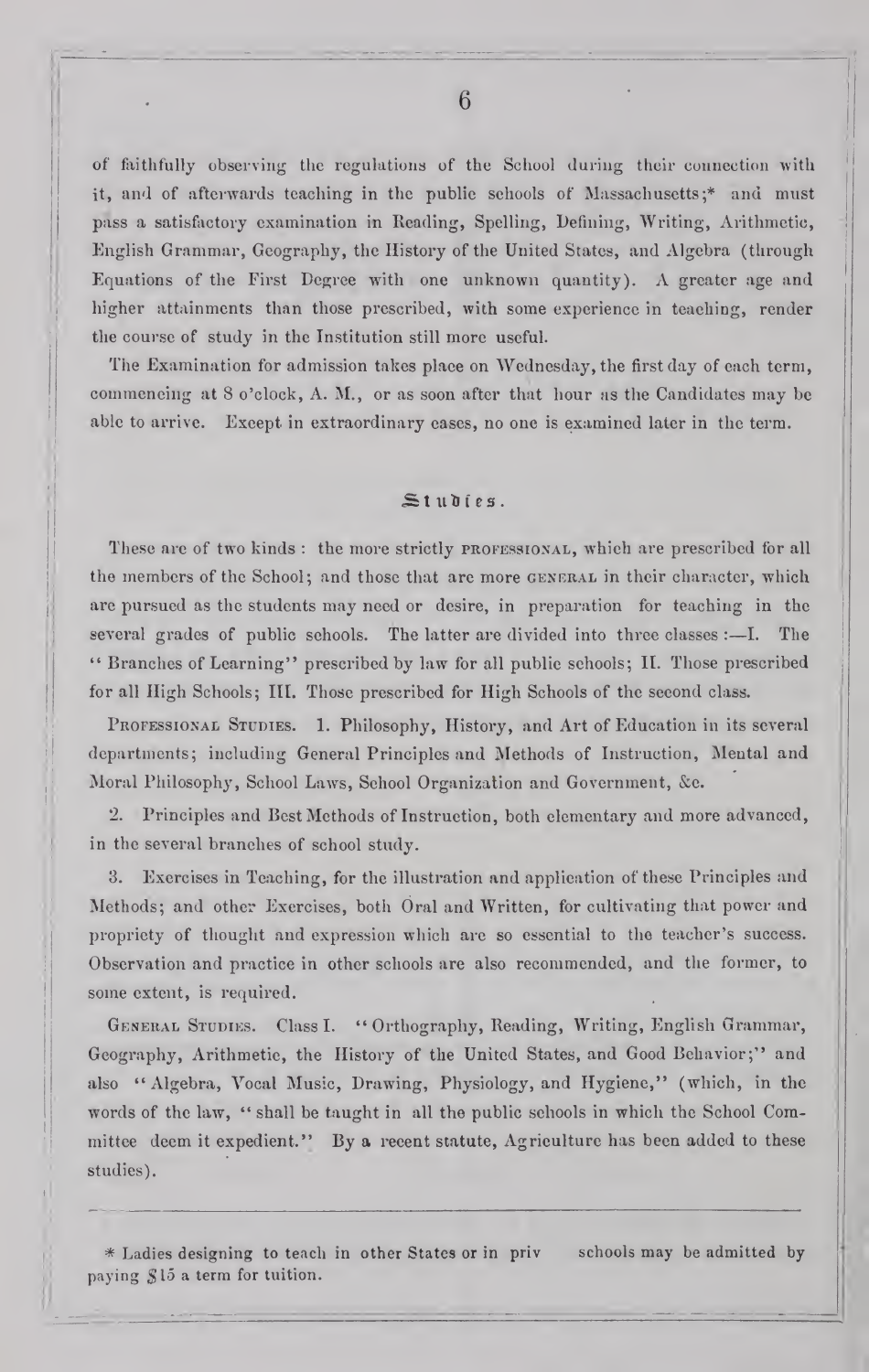Class II. " General History, Book-keeping, Surveying, Geometry, Natural Philosophy, Chemistry, Botany, the Civil Polity of this Commonwealth and of the United States, and the Latin Language."

Class III. " The Greek and French Languages, Astronomy, Geology, Rhetoric, Logic, Intellectual and Moral Science, and Political Economy."—See General Statutes of Mass., chap. 38,  $\S$  $I$ , 2.

Pupils who have successfully completed the Professional Studies of the School, and who approve themselves, upon examination, fully competent to instruct in the General Studies of the first class,\* receive the First Diploma of the School. Those who also show themselves well acquainted with the General Studies of the second class, and with the French Language, receive the Second Diploma ; while for the remaining studies a special Certificate is added. So far as practicable, the needed acquaintance with these General Studies, especially with those of the first class, should be acquired by students before their admission to the School.

The prescribed Course of Study for the first Diploma extends through two years ; bnt pupils may enter in advance, whenever their examination shows that they can do this advantageously.

### Library, Apparatus, and Pauseum.

The Institution has already a valuable supply, chiefly through donation, of these material aids of education, which are so important for its full success, (the Library containing, in works for general reference and reading, and in text-books, about eight thousand volumes). To provide for them ampler accommodations, the School Building has been enlarged, and now presents room for long ranges of book-shelves and cabinet-cases, for filling which the School must rely chiefly upon the continued liberality of its Friends and the Friends of Education, especially of those who appreciate the claims of Higher Female Education with particular reference to the work of educaing others.

\* Full preparation for instructing in these branches is regarded as requiring an elementary acquaintance with Geometry ; with the Natural Sciences, both philosophicnl and descriptive; with the History and Etymology of the English Language; and with English Literature.

t Contributions of books and pamphlets for the Library, of pliilosophical and chemical apparatus, of minerals, plants, shells, and other specimens of natural history, and of other articles appropriate to an Educational Museum, will be gratefully received, and will make an important addition to the means of usefulness which the Institution already possesses.

School Committees and Superintendents will confer a special favor by sending copies of their Annual Reports and other educational documents ; and Instructors in Institutions of every grade, by sending copies of their Catalogues and Circulars.